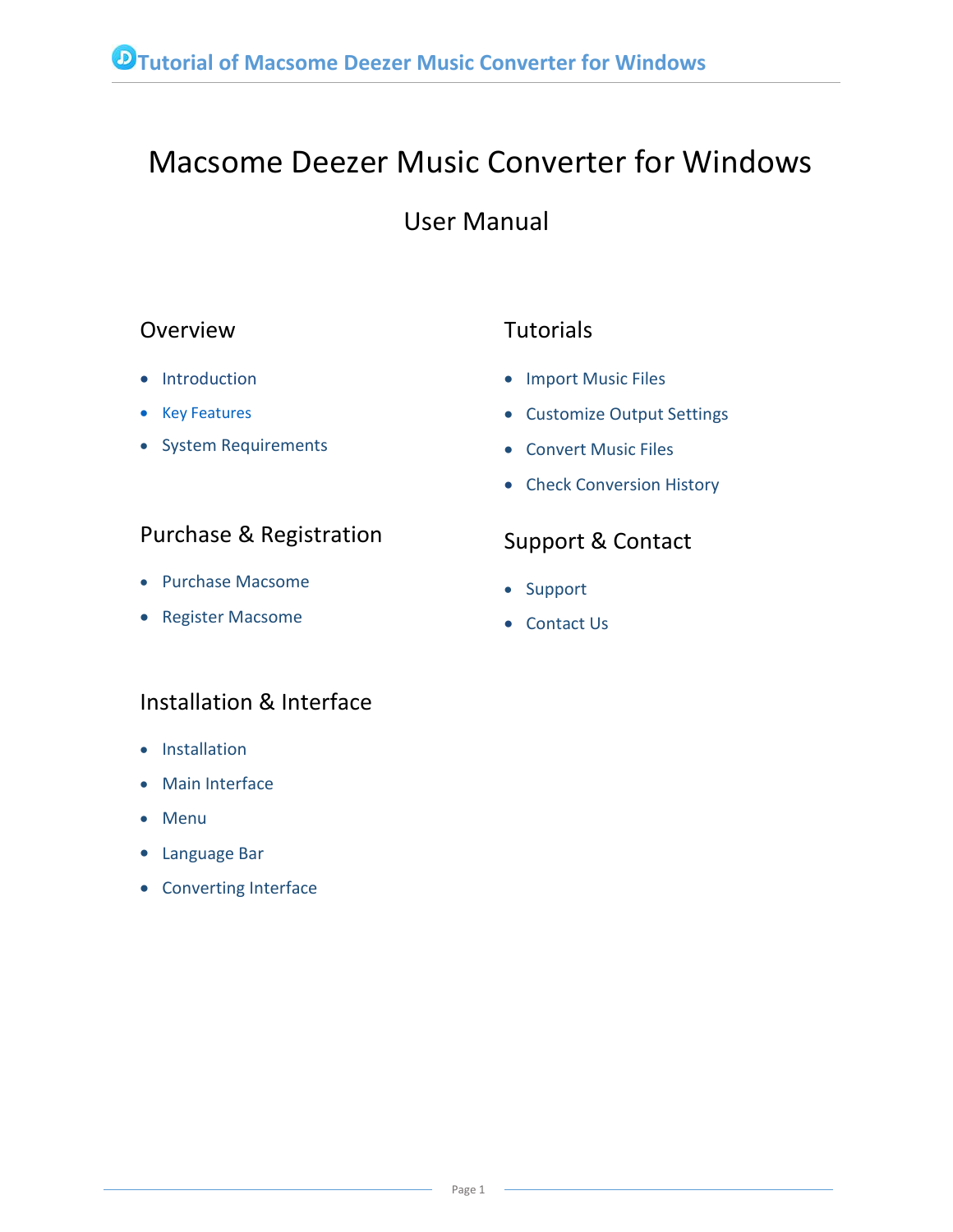## Overview

- Introduction
- Key [Features](#page-1-1)
- System [Requirements](#page-1-2)

#### <span id="page-1-0"></span>**Introduction**

Thanks for using Macsome Deezer Music Converter for Windows!

Macsome Deezer Music [Converter](https://www.macsome.com/deezer-music-converter/) is a professional Deezer Downloader. With it, you can download Deezer songs, album and playlist and save as plain formats like MP3, AAC, FLAC, WAV, AIFF and ALAC at up to 10x faster speed.

You do not need to install the Deezer Music app on your PC, as this powerful media converter can directly download music from the Deezer Music web player. Meanwhile, it supports keeping high audio quality after conversion for Deezer Music users. Besides, it also allows you to organize the output files by artists and albums as your needs and preserve the ID3 tags, including titles, artist name, album, etc.

#### <span id="page-1-1"></span>**Key Features**

- Download Deezer music, playlists, albums and podcasts to PC.
- Convert Deezer music to plain MP3/AAC/WAV/FLAC/AIFF/ALAC format.
- **•** Preserve Hi-Fi audio quality after conversion.
- Keep all ID3 tags information & 10X faster conversion speed.
- No need to install Deezer Music client.
- Free update & technical support.

#### <span id="page-1-2"></span>**System Requirements**

- Windows 7, 8, 10, 11 (32 bits or 64 bits);
- 1GHz processor or above;
- 512 megabytes (MB) or higher of RAM;
- 1GB of available hard-disk space or higher;
- 1024\*768 resolution display or higher Monitor.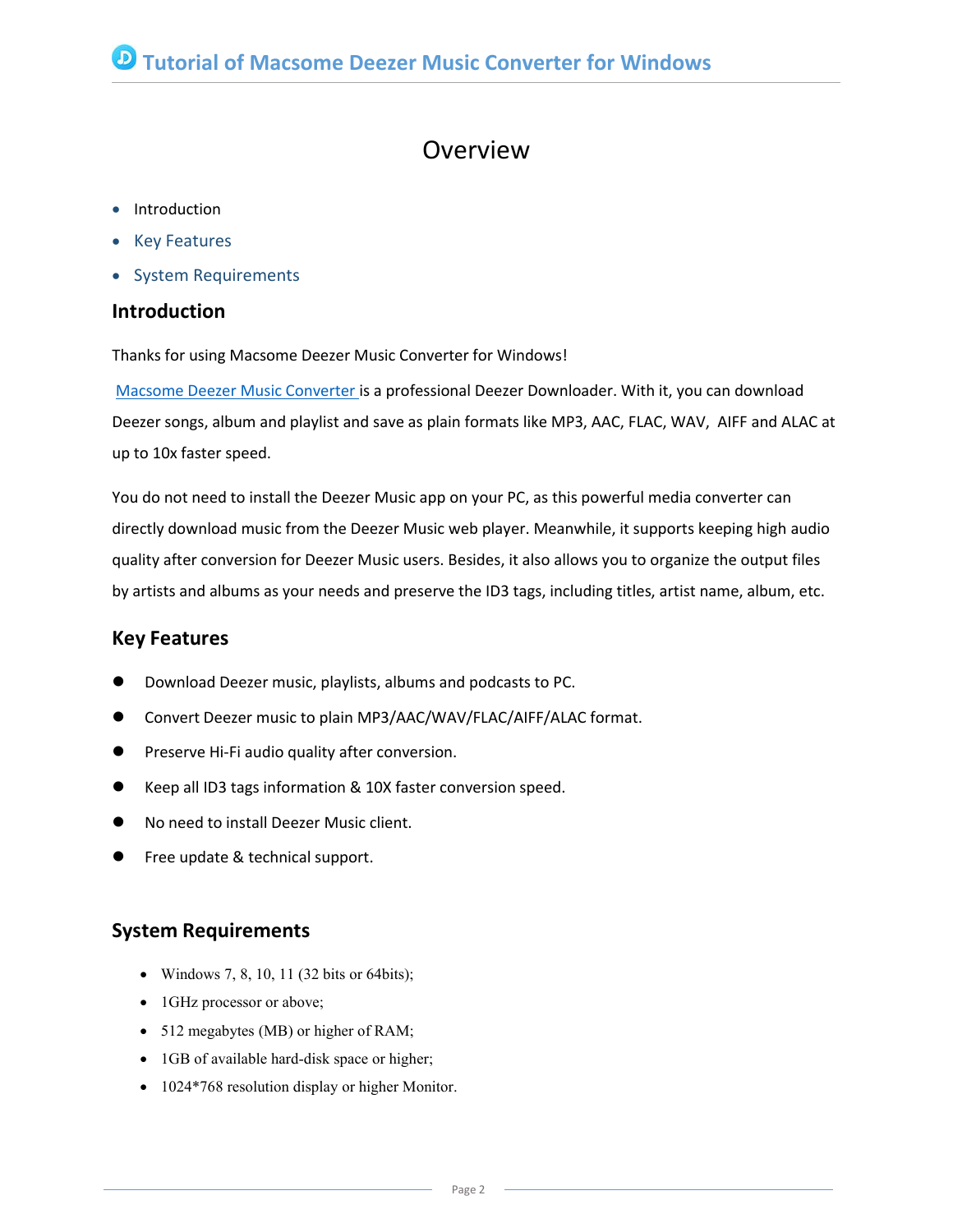## Purchase & Registration

- Purchase [Macsome](#page-2-0)
- Register [Macsome](#page-3-0)

#### <span id="page-2-0"></span>**Purchase Macsome Deezer Music Converter for Windows**

#### **Quick Link:**

To learn more and download the latest version of Macsome Deezer Music Converter for Windows, please visit to its homepage:

<https://www.macsome.com/deezer-music-converter/>

To buy a license key for Macsome Deezer Music Converter for Windows, please visit its [online](http://www.syncios.com/data-transfer/purchase.html) store:

<https://www.macsome.com/deezer-music-converter/buynow.html>

#### 1. Why should I buy Windows version of Macsome Deezer Music Converter?

The free trial version of Macsome Deezer Music Converter enables to convert the first three minutes of each song and convert 3 music files at a time. After you purchase this product, you will receive your Registration key to unlock the trial version limitations.

- 2. What Benefits do we have after Registration?
- Unlimited use without any function restrictions.
- Lifetime FREE upgrades to the latest versions of the same product.
- Lifetime FREE technical support.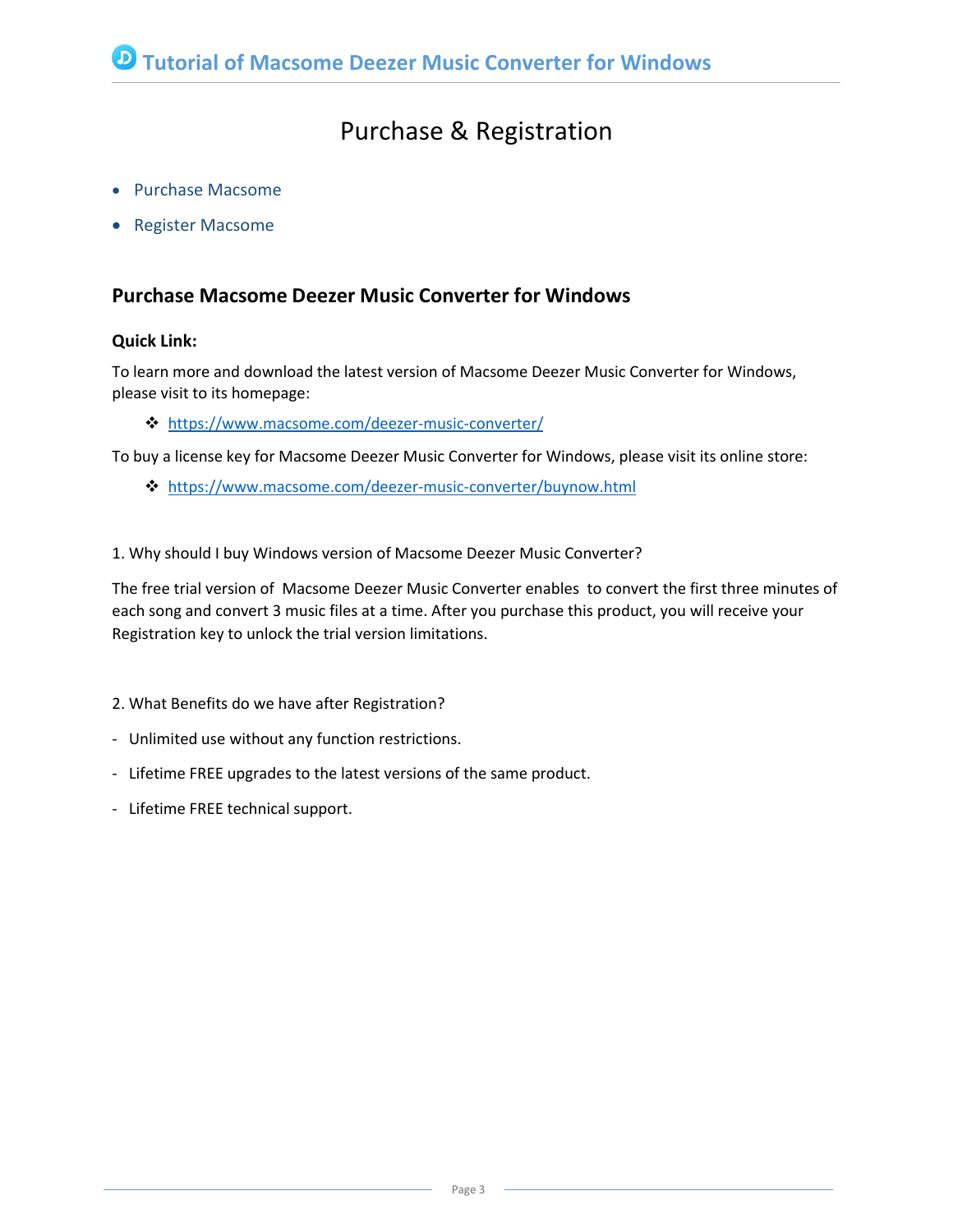#### <span id="page-3-0"></span>**Register Macsome Deezer Music Converter for Windows**

**Step 1.** Run Macsome Deezer Music Converter on Windows PC. You can simply click the "Key" icon to open the registration window or click Menu button  $\equiv$  and "Register" to open the registration window as below.

| Macsome Deezer Music Converter (Trial)<br>冒<br>D                                        | 46<br>Ξ<br>(4)                                             | $\times$<br>$\overline{\phantom{a}}$ |
|-----------------------------------------------------------------------------------------|------------------------------------------------------------|--------------------------------------|
| Pritps://www.deezer.com/soon<br>$\circ$<br>$\Omega$                                     | <b>Online Help</b><br>舎                                    |                                      |
| Click here to login                                                                     | 標<br>Contact us<br>Ħ<br>Purchase                           | Log in                               |
| Please use your accr<br>Deezer Music Web<br>deezer                                      | 2 <sub>0</sub><br>Register<br>亞<br>Settings                |                                      |
| Macsome Deezer Music Converter                                                          | Languages<br>ΕN<br>D<br>Open log file                      |                                      |
| Please enter the registration information to upgrade trial version to registered versio | Feedback<br>ø<br>Check for updates<br>ø<br>Appearance<br>w |                                      |
| $\Box$<br>E-Mail:                                                                       | $\Theta$<br>About                                          |                                      |
| $\hat{\mathcal{P}}$<br>Code:                                                            |                                                            |                                      |
| Register<br><b>Buy Now</b><br>Free Trial                                                |                                                            |                                      |
|                                                                                         |                                                            |                                      |
|                                                                                         |                                                            |                                      |

**Step 2.** Copy and paste the registration Email and code you received into the pop-up registration window, then click the **"Register"** button.

**Step 3.** After finishing the Registration, the limitation of the trail version will be removed.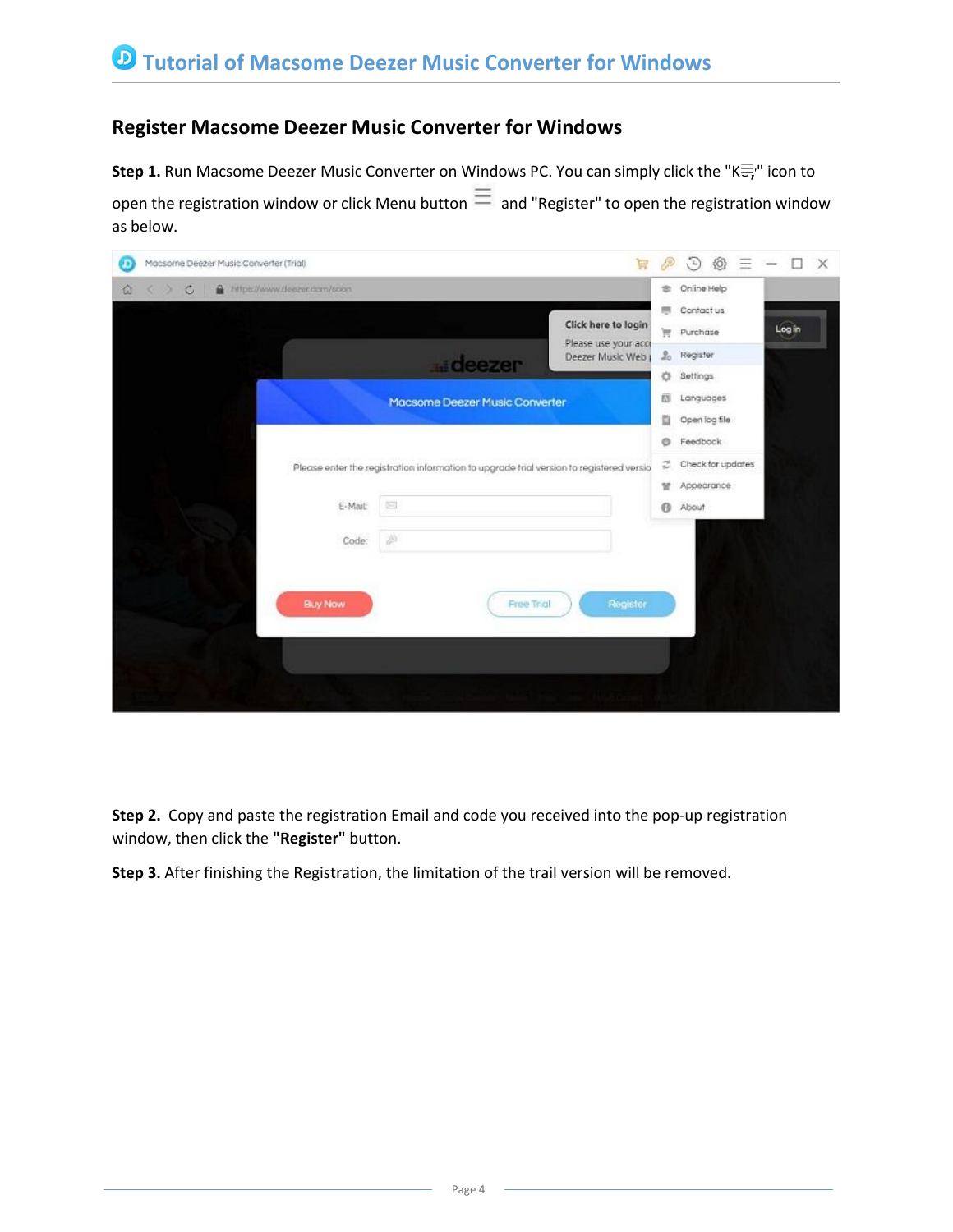

**Note:** The registration info is case sensitive. And, please do not add blank at the beginning or the end of the word. Make sure both the Email address and key code are the same as what we provided in the confirmation email after purchasing the program.

- 1. Make sure your computer is connected to the Internet.
- 2. We suggest you should just copy & paste the Registration information into the pop-up dialog.
- 3. Make sure both Registration Email and Registration key are provided by our company after purchasing. If you have not paid, please click "Buy Now" to get a license.
- 4. Make sure to Login to your Deezer Music account.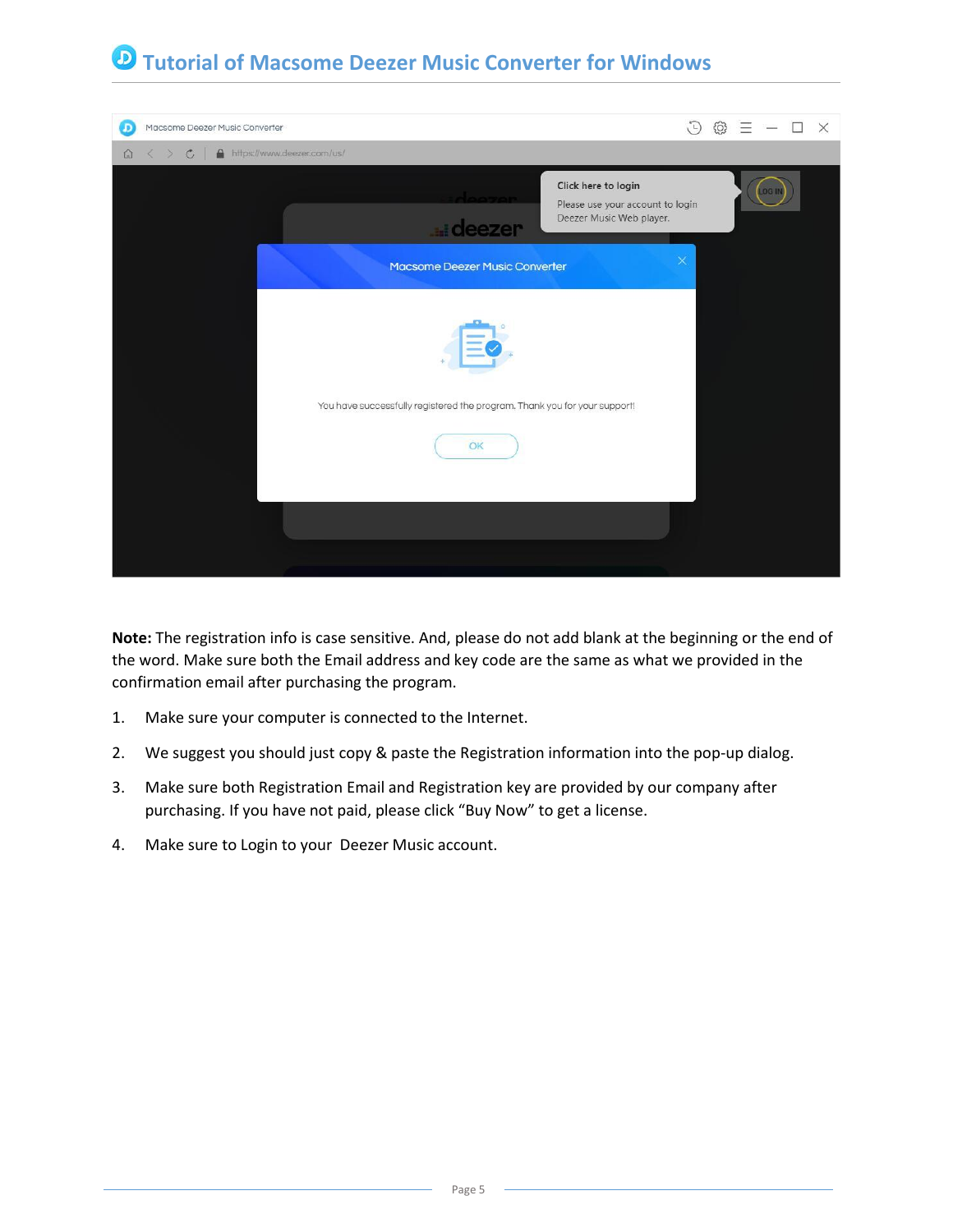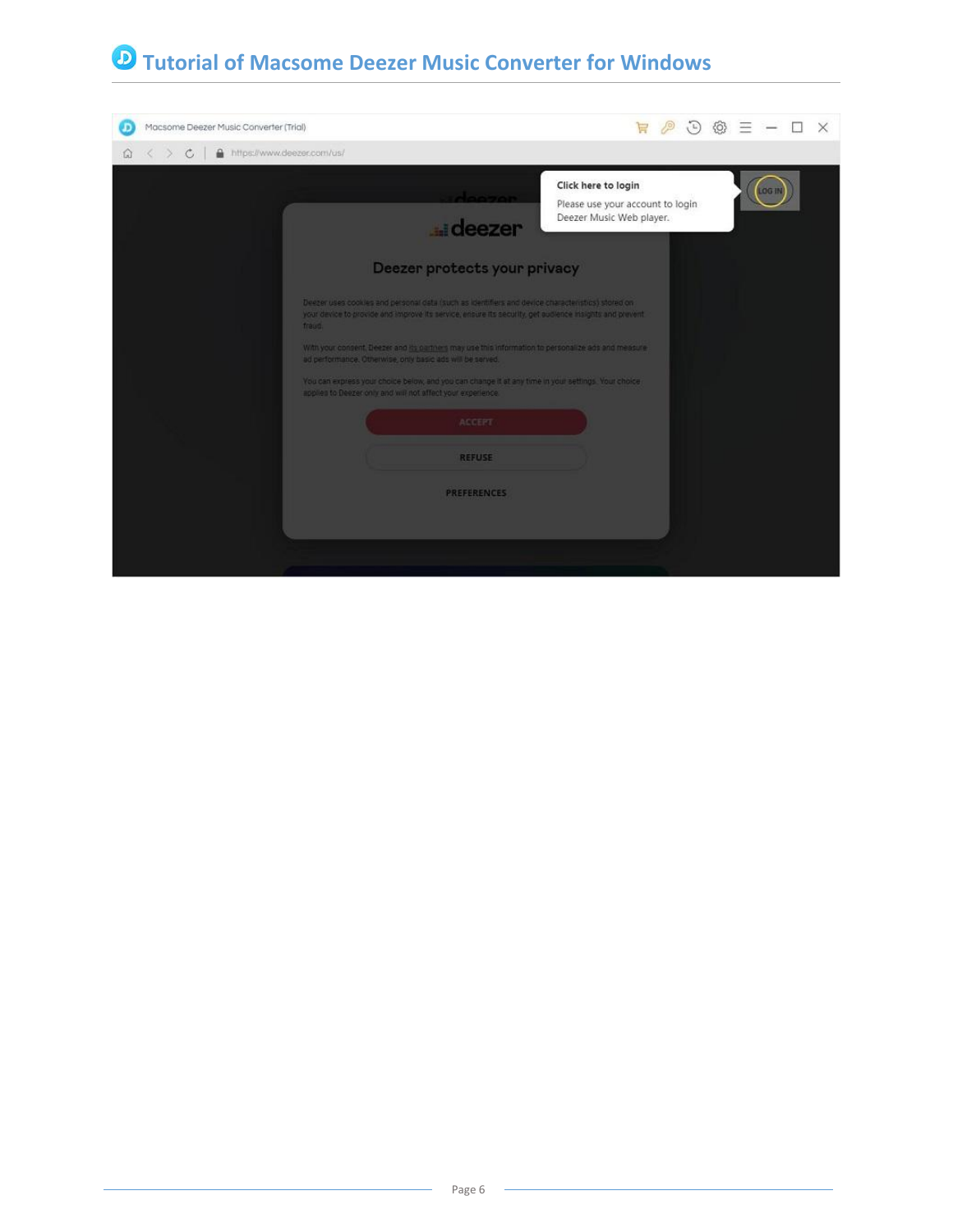## Installation & Interface

- [Installation](#page-6-0)
- Main [Interface](#page-6-1)
- [Menu](#page-7-0)
- [Language](#page-8-0) Bar
- [Converting](#page-9-0) Interface

#### <span id="page-6-0"></span>**Installation**

To install this product, please follow the steps below:

- 1. [Download](https://www.macsome.com/downloads.html) Macsome Deezer Music Converter Windows version from Download Page.
- 2. Double click the installation file **deezer-music-converter.exe** to install the program.
- 3. Follow the instruction to finish the installation.
- 4. Then you will see there is an icon of the program  $\bigcirc$  on the desktop.

#### <span id="page-6-1"></span>**Main Interface**

After launching Macsome Deezer Music Converter on PC, you will see the main interface like this: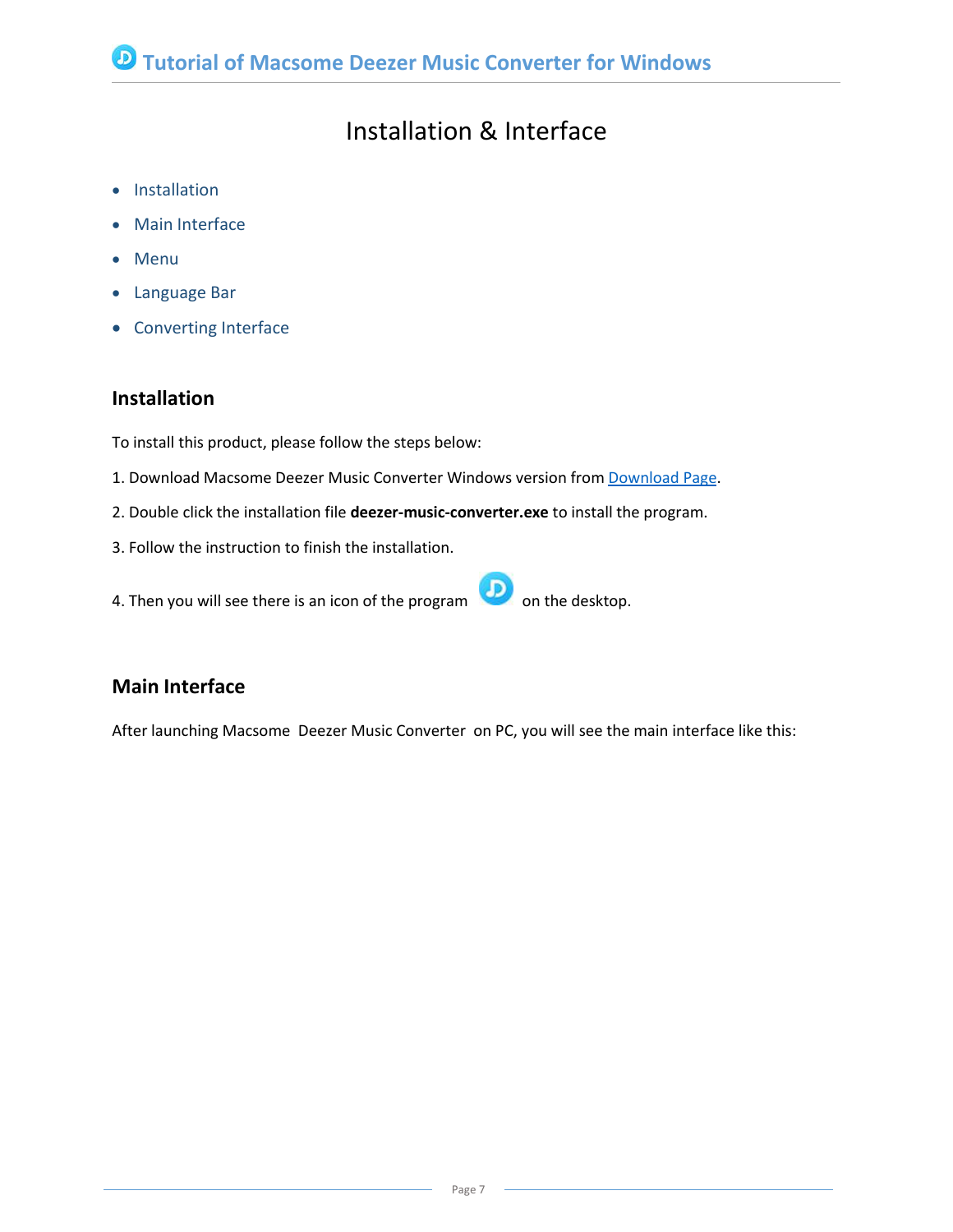

#### <span id="page-7-0"></span>**Menu**

When clicking the menu button, you will see the menu list like this: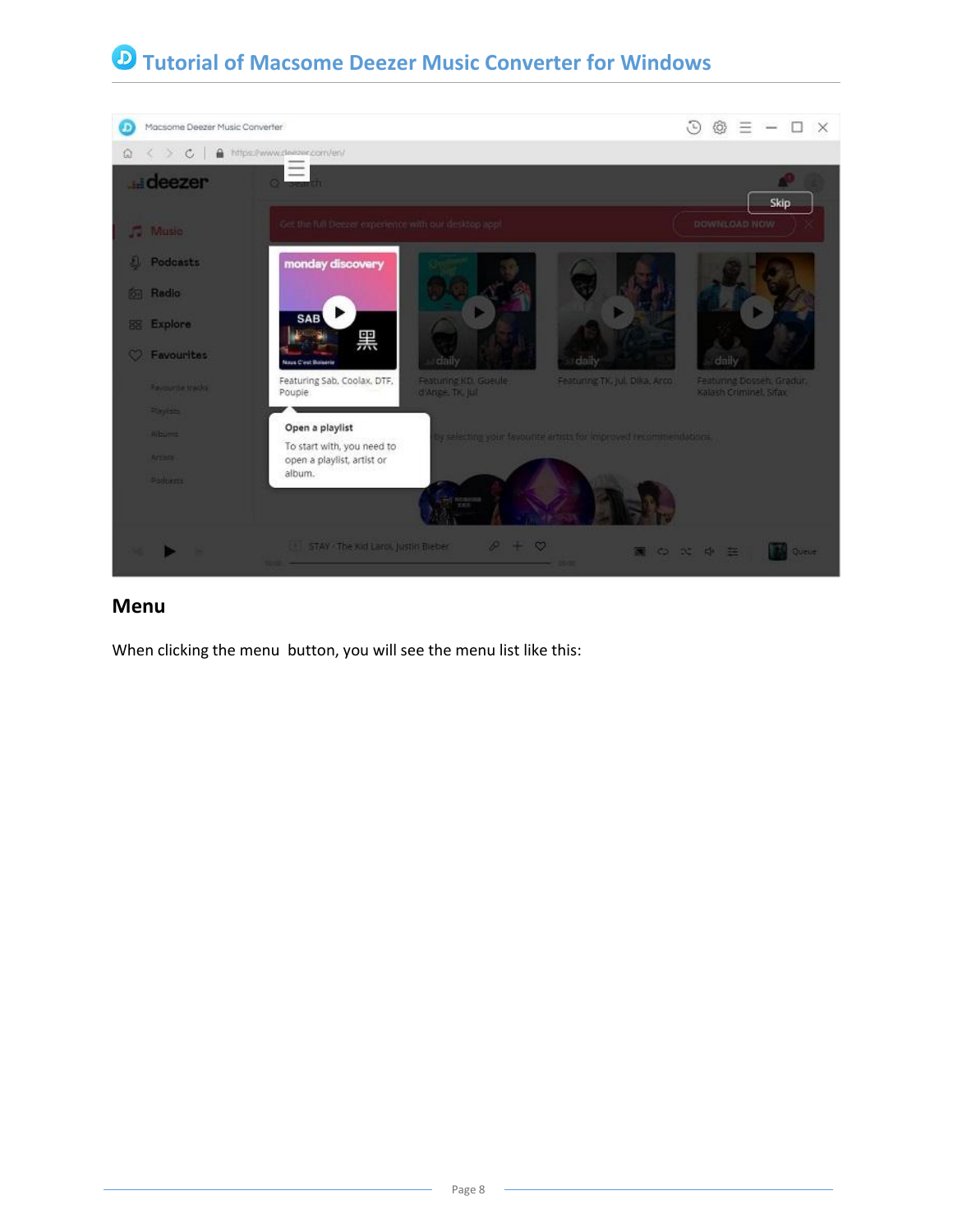

#### <span id="page-8-0"></span>**Language Bar**

Now, Macsome Deezer Music Converter supports 26 languages.

By clicking the language button in "Menu", you are able to switch the current language of the Macsome program to another language.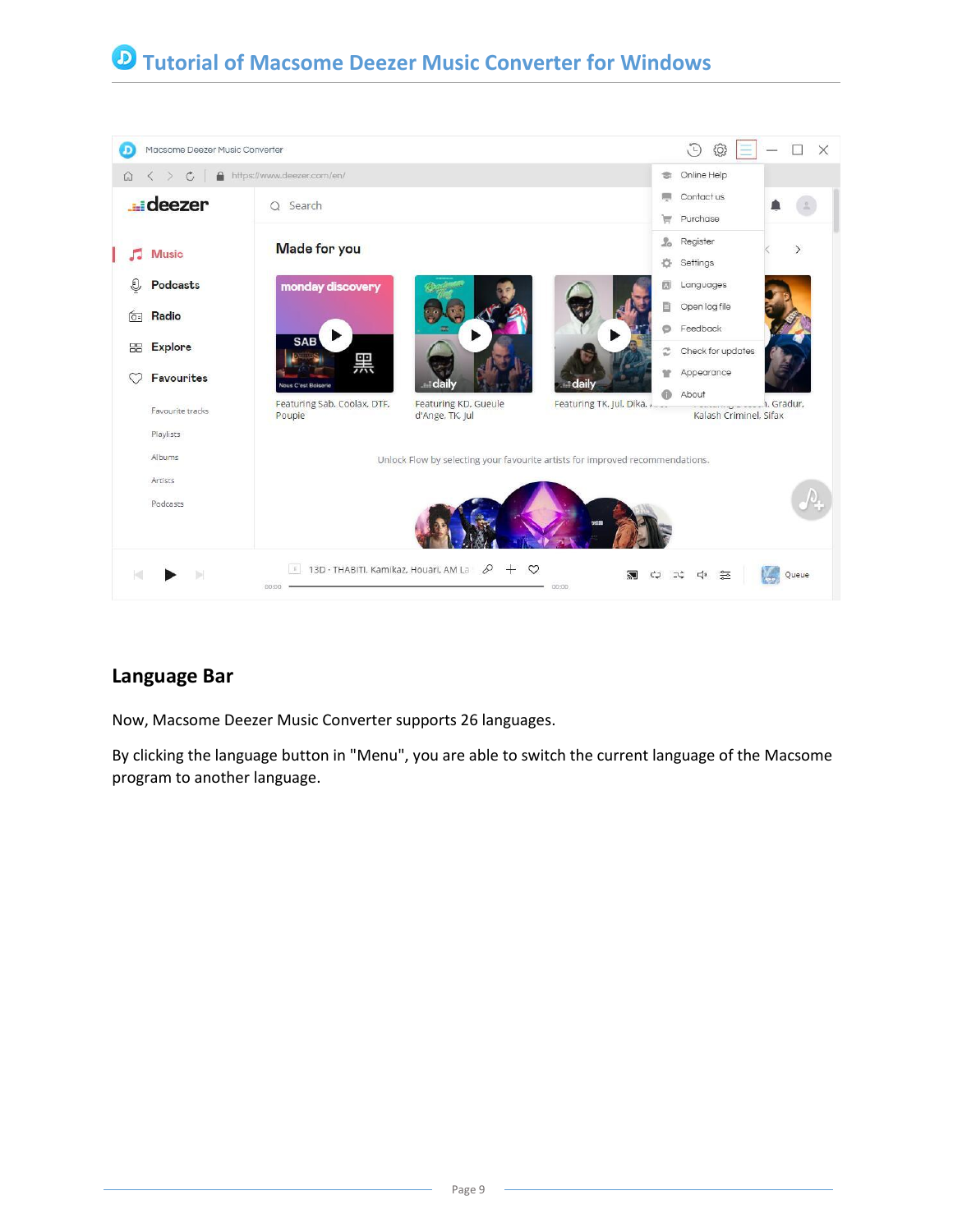| D               | Macsome Deezer Music Converter     |                            |                                                                  |                             |              | $\mathcal{L}$<br>63<br>$\times$<br>П                |
|-----------------|------------------------------------|----------------------------|------------------------------------------------------------------|-----------------------------|--------------|-----------------------------------------------------|
| $\Omega$        | $\mathcal{C}$<br>$\mathbf{a}$<br>← | https://www.deezer.com/en/ |                                                                  |                             |              |                                                     |
|                 | <b>unideezer</b>                   | Q Search                   |                                                                  |                             |              |                                                     |
| 5               | <b>Music</b>                       | Made for you               |                                                                  |                             |              | $\langle$<br>$\left\langle \right\rangle$           |
| €               | Podcasts                           | 同<br>Language              |                                                                  |                             | $\times$     |                                                     |
| $\boxed{\circ}$ | Radio                              | العربية 0                  | <b>Brasileiro</b>                                                | C Čeština                   | <b>Dansk</b> |                                                     |
| 88              | <b>Explore</b>                     | O Deutsch                  | <b>Ελληνικά</b>                                                  | $\odot$ English             | Español      |                                                     |
|                 | Favourites                         | Suomi                      | <b>Eilipino</b>                                                  | <b>Français</b>             | עברית ○      | daily                                               |
|                 | Favourite tracks                   | <b>ि</b> हिन्दी            | Magyar                                                           | Bahasa Indonesia   Italiano |              | Featuring Dosseh, Gradur,<br>Kalash Criminel, Sifax |
|                 | Playlists                          | ○ 日本語                      | <b>J</b> ართული                                                  | Bahasa Melayu               | Nederlands   |                                                     |
|                 | Albums                             | Norsk språk                | <b>Português</b>                                                 | <b>Turco</b>                | ◎ 简体中文       | idations.                                           |
|                 | Artists                            | <b>ALLEN AVENUE</b>        |                                                                  |                             |              |                                                     |
|                 | Podcasts                           |                            | OK                                                               | Cancel                      |              |                                                     |
|                 |                                    |                            |                                                                  |                             |              |                                                     |
|                 |                                    | 00:00                      | 13D · THABITI, Kamikaz, Houari, AM La $\varnothing + \heartsuit$ | $-05:12$                    | 河<br>ငာ      | $rac{\phi}{\sqrt{2}}$<br>Queue<br>ユ<br>$\Box$       |

### <span id="page-9-0"></span>**Converting Interface**

After clicking the **Convert** button, you will see the converting interface like this: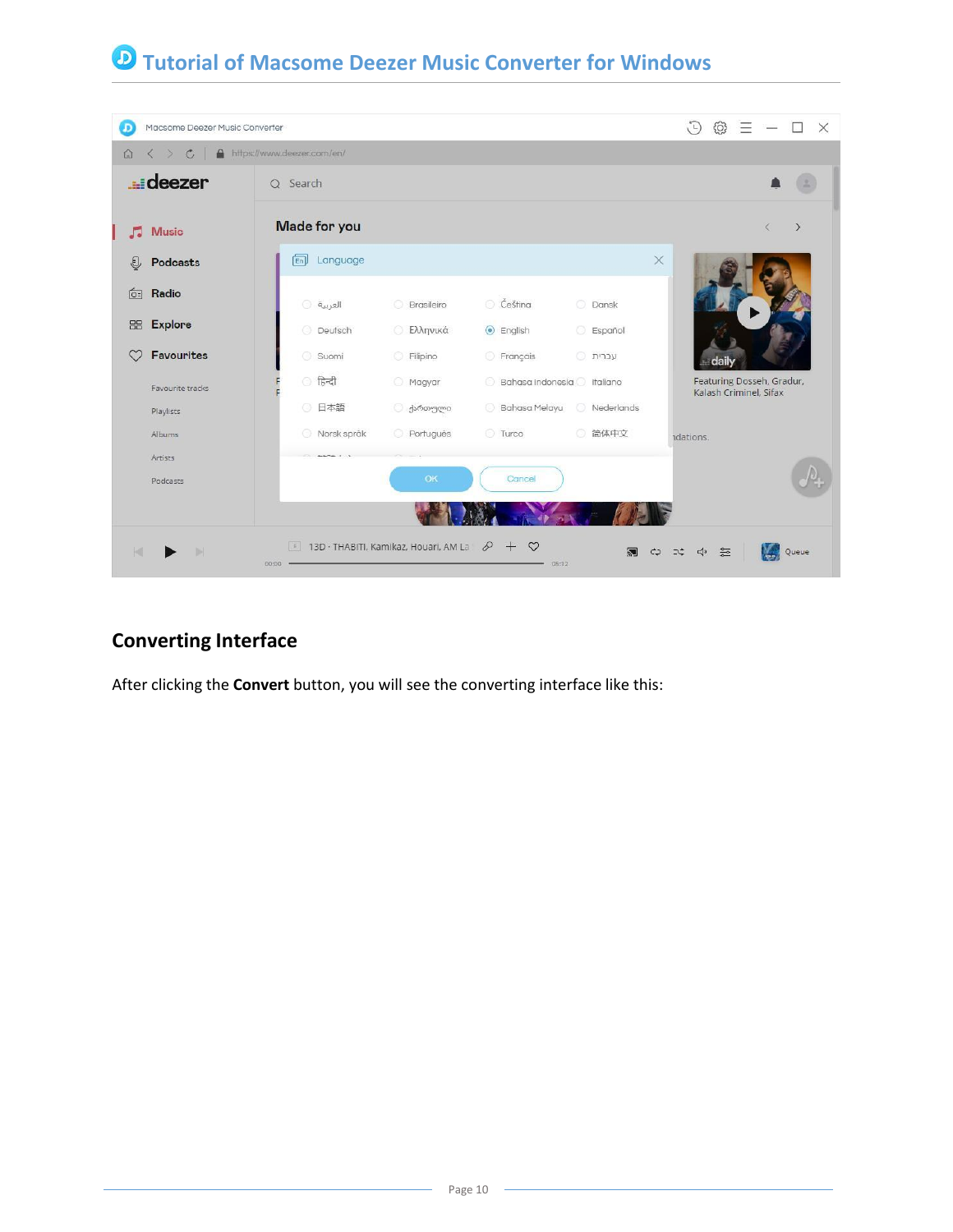| https://www.deezer.com/tr/smorthocklist/inspired-by-2<br>$\mathcal{C}_{\mathcal{A}}$<br>Macsome Deezer Music Converter |                |                           |          |            |
|------------------------------------------------------------------------------------------------------------------------|----------------|---------------------------|----------|------------|
| Converting progress:                                                                                                   |                |                           |          | 4% (4/100) |
| Title                                                                                                                  | Artist         | Album                     | Duration |            |
| Hometown Glory                                                                                                         | Adele          | 19                        | 04:31    |            |
| Stay With Me<br>$\overline{\alpha}$                                                                                    | Sam Smith      | In The Lonely Hour (Dro   | 02:52    |            |
| All of the Stars                                                                                                       | Ed Sheeran     | The Fault in Our Stars:   | 03:55    |            |
| $\mathbf{5}$<br>Stronger (What Doesn't Kill You)                                                                       | Kelly Clarkson | Stronger (Deluxe Version) | 03:41    | ر          |
| Cry                                                                                                                    | James Blunt    | Back to Bedlam            | 04:06    | 1486       |
| Say You Won't Let Go                                                                                                   | James Arthur   | Back from the Edge        | 03:31    |            |
| Fight Song                                                                                                             | Rochel Platten | Fight Song                | 03:22    |            |
| After Converting:<br>Open the output fc ~                                                                              |                |                           |          | Abort      |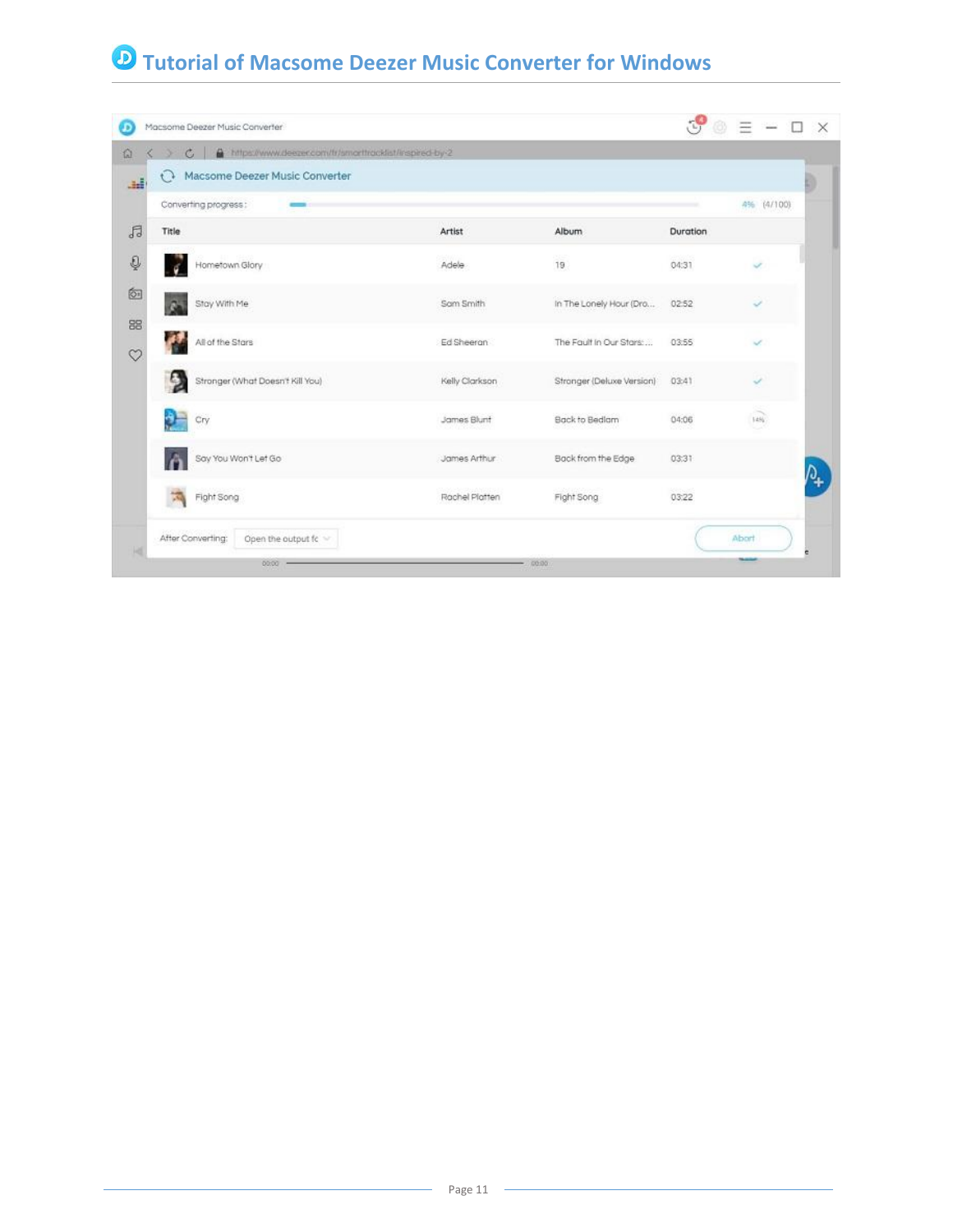## **Tutorials**

- [Import](#page-11-0) Music Files
- [Customize](#page-12-0) Output Settings
- [Convert](#page-12-1) Music Files
- Check [Conversion](#page-14-0) History

#### <span id="page-11-0"></span>**Import Music Files**

Open a playlist, artist or album, then click on the  $\overline{O_+}$  button and select the songs that you'd like to convert from the popup window.

|            |                         | Macsome Deezer Music Converter                                            |                             |                                        | $\times$               |
|------------|-------------------------|---------------------------------------------------------------------------|-----------------------------|----------------------------------------|------------------------|
| $\Omega$   |                         | A https://www.deezer.com/sk/smarttracklist/inspired-by-1<br>$\mathcal{C}$ |                             |                                        |                        |
| u sa B     |                         | Select tracks to convert                                                  |                             | Search                                 | QX                     |
|            | n                       | Hide Converted                                                            |                             | 50 songs in the list, 50 selected.     |                        |
| $\sqrt{3}$ | $\vert \vee \vert$      | Title $\triangleq$                                                        | $Artist =$                  | Album $\Leftrightarrow$                | Duration $\Rightarrow$ |
| Q          | $\checkmark$            | All of the Stars                                                          | Ed Sheeran                  | The Fault In Our Stars: Music Fro      | 03:55                  |
| 88         | $\triangleright$        | Oh My God                                                                 | Adele                       | 30                                     | 03:45                  |
| M          | ✓                       | Too Good At Goodbyes                                                      | Sam Smith                   | The Thrill Of It All (Special Edition) | 03:21                  |
|            | ☑                       | Love Me Now                                                               | John Legend                 | Love Me Now                            | 03:30                  |
|            | $\blacktriangledown$    | Diamonds                                                                  | Josef Salvat                | In Your Prime - EP                     | 04:07                  |
|            | $\overline{\vee}$       | Closer To You                                                             | Adam Lambert                | VELVET: Side A                         | 04:19                  |
|            | $\checkmark$            | Love Profusion                                                            | Madonna                     | American Life                          | 03:36                  |
|            | $\overline{\checkmark}$ | Remember That Night?                                                      | Sara Kays                   | Remember That Night?                   | 03:47                  |
|            | $\vee$                  | The Power of Love (feat. James Arthur)                                    | Dalton Harris, James Arthur | The Power of Love (feat. James Ar      | 03:13                  |
|            |                         | Save to list<br>00:00                                                     |                             | <b>Convert Now</b><br>00:00            | Cancel                 |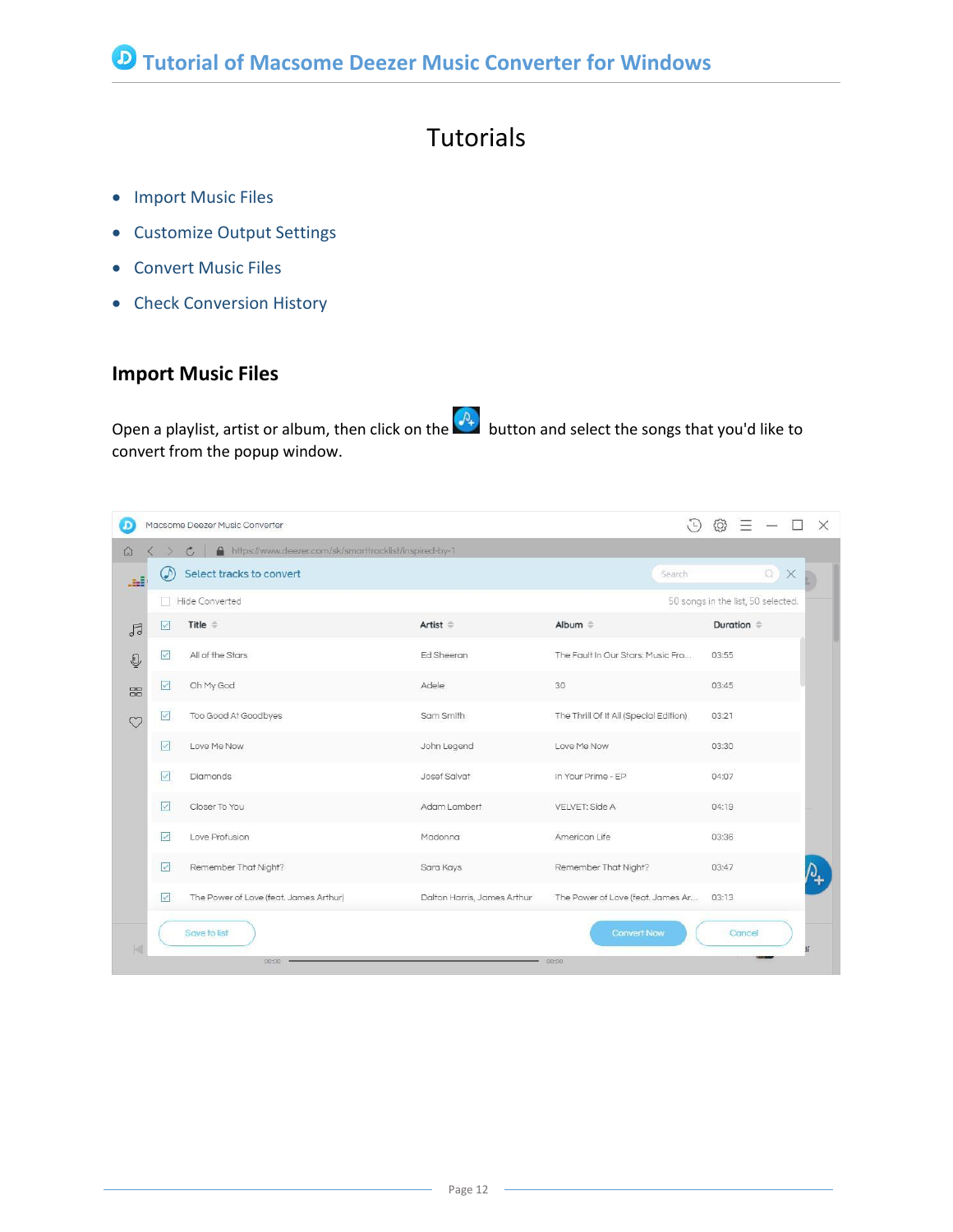#### <span id="page-12-0"></span>**Customize Output Settings**

Click the Setting icon on the upper right corner to choose the Output Format (MP3/AAC/FLAC/WAV/AIFF/ALAC), the Bit Rate (320kbps, 256kbps, 192kbps, 128kbps) and Output Folder. In addition, for better organizing your music library, you can save the output audio files into an organized folder like Artist, Album, Artist/Album, or Album/Artist.

<span id="page-12-1"></span>

| ם               | Macsome Deezer Music Converter              |                                           |                                                                                                                                                                                                                                                                                                                                                                   | $\bigodot$ | $\circledcirc \equiv - \Box \times$ |           |  |
|-----------------|---------------------------------------------|-------------------------------------------|-------------------------------------------------------------------------------------------------------------------------------------------------------------------------------------------------------------------------------------------------------------------------------------------------------------------------------------------------------------------|------------|-------------------------------------|-----------|--|
| $\Omega$        | $\mathcal{C}$<br>$\rightarrow$<br>$\langle$ | https://www.deezer.com/fr/<br>$\triangle$ |                                                                                                                                                                                                                                                                                                                                                                   |            |                                     |           |  |
|                 | <b>unideezer</b>                            | Q Rechercher                              |                                                                                                                                                                                                                                                                                                                                                                   |            |                                     |           |  |
|                 |                                             | $\langle 0 \rangle$<br><b>Settings</b>    |                                                                                                                                                                                                                                                                                                                                                                   |            |                                     |           |  |
| 5               | <b>Musique</b>                              |                                           |                                                                                                                                                                                                                                                                                                                                                                   |            |                                     |           |  |
| Q               | Podcasts                                    | Output Format:                            | AUTO<br>$\mathcal{A}$                                                                                                                                                                                                                                                                                                                                             |            |                                     |           |  |
| $\boxed{\circ}$ | Radios                                      | Bit Rate:                                 | 320 kbps<br>$\checkmark$                                                                                                                                                                                                                                                                                                                                          |            |                                     |           |  |
|                 |                                             | Sample Rate:                              | 192 kHz<br>$\searrow$                                                                                                                                                                                                                                                                                                                                             |            |                                     |           |  |
| 88              | Parcourir                                   |                                           |                                                                                                                                                                                                                                                                                                                                                                   |            |                                     |           |  |
|                 | Favoris                                     | Output Folder:                            |                                                                                                                                                                                                                                                                                                                                                                   |            |                                     |           |  |
|                 | Coups de cœur                               |                                           |                                                                                                                                                                                                                                                                                                                                                                   |            |                                     |           |  |
|                 | Playlists                                   | Output File Name:                         |                                                                                                                                                                                                                                                                                                                                                                   |            |                                     |           |  |
|                 | Albums                                      | Output Organized:                         | $\vee$<br>$\odot$<br>Artist / Album                                                                                                                                                                                                                                                                                                                               |            |                                     |           |  |
|                 | Artistes                                    |                                           |                                                                                                                                                                                                                                                                                                                                                                   |            |                                     | $\langle$ |  |
|                 | Podcasts                                    | les titres                                | $\times$<br>$\rightarrow$<br>Č<br>C:\Users\WMM\Documents\Macsome Deezer Music Converter<br>$\cdots$<br>Clarkson, Adele,<br>in, Sam Smith<br>$^{+}$<br>Title $\times$ Album $\times$<br>feel good<br>bonne humeur<br>acoustic<br>$\ell$ +<br>$\circ$<br>$\Box$<br>$\Box$<br>$rac{\phi}{\phi}$<br>File d'attente<br>$\mathfrak{S}$<br>$\exists \zeta$<br>荒<br>00:00 |            |                                     |           |  |
|                 |                                             | du moment                                 |                                                                                                                                                                                                                                                                                                                                                                   |            |                                     |           |  |
|                 |                                             | Soy capaz · Pablo Alboran<br>00:00        |                                                                                                                                                                                                                                                                                                                                                                   |            |                                     |           |  |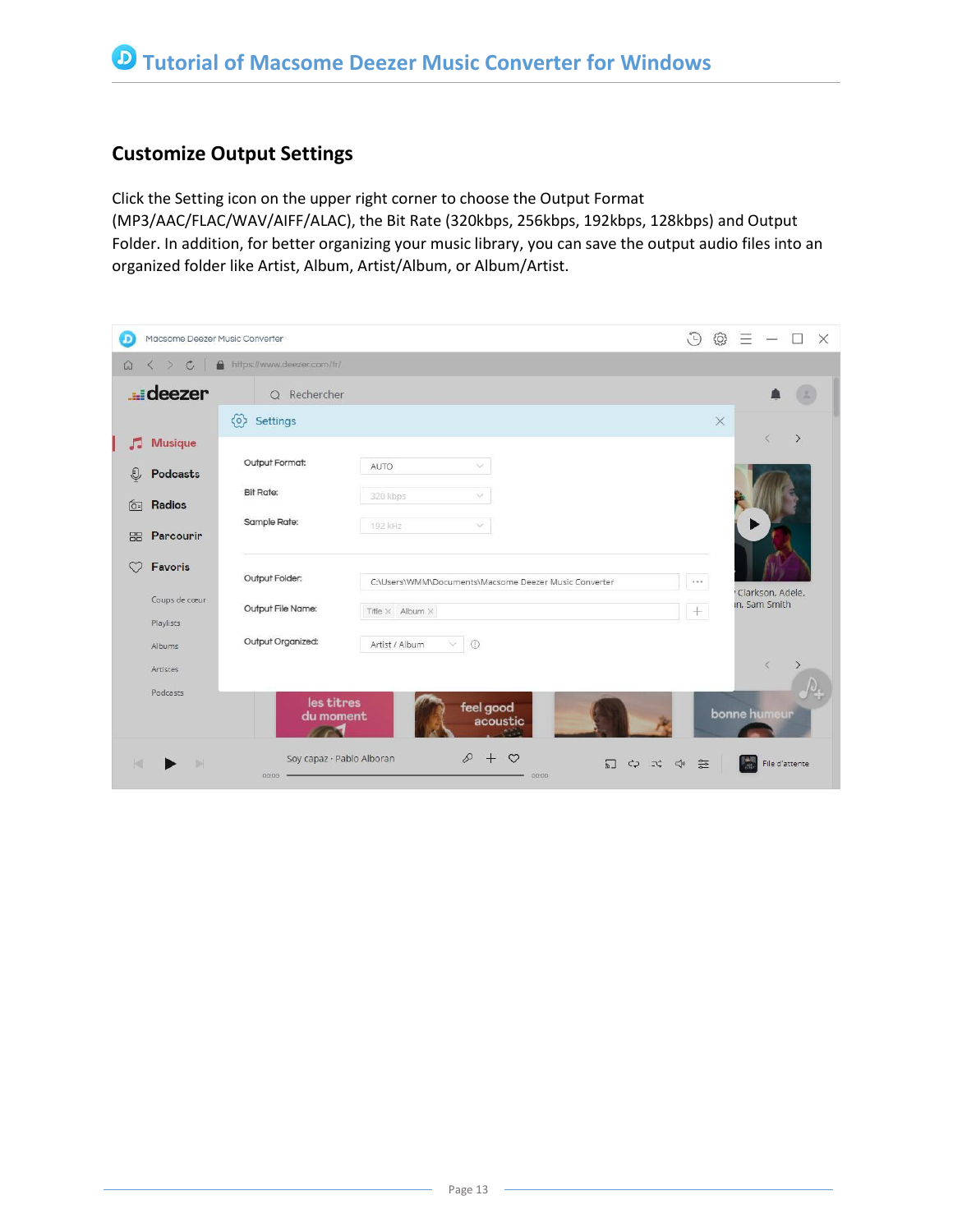### **Convert Music Files**

After finish customization, just click the **Convert** button to start the converting.

| A https://www.deezer.com/tr/smorthocklist/inspired-by-2<br>c<br>Macsome Deezer Music Converter<br>o |                                    |                                              |                                       |              |
|-----------------------------------------------------------------------------------------------------|------------------------------------|----------------------------------------------|---------------------------------------|--------------|
| ad.<br>Converting progress:                                                                         |                                    |                                              |                                       | 8% (8/100)   |
| Title<br>Chicago come beneficial                                                                    | Artist<br>ment but introduce see a | Album<br>The Contract of Course Services and | Duration<br><b>With College Corp.</b> |              |
| Ş<br>Stronger (What Doesn't Kill You)                                                               | Kelly Clarkson                     | Stronger (Deluxe Version)                    | 03:41                                 | ୰            |
| Cry                                                                                                 | James Blunt                        | Back to Bedlam                               | 04:06                                 | ୰            |
| Say You Won't Let Go                                                                                | James Arthur                       | Back from the Edge                           | 03:31                                 | ×,           |
| Fight Song                                                                                          | Rochel Platten                     | Fight Song                                   | 03:22                                 |              |
| Iris                                                                                                | Natalie Taylor                     | Covers, Vol. 1                               | 02:50                                 | $\checkmark$ |
| fill death frees me                                                                                 | Zevia                              | till death frees me                          | 02:46                                 | 26%          |
| You                                                                                                 | Petit Biscult                      | You                                          | 03:51                                 |              |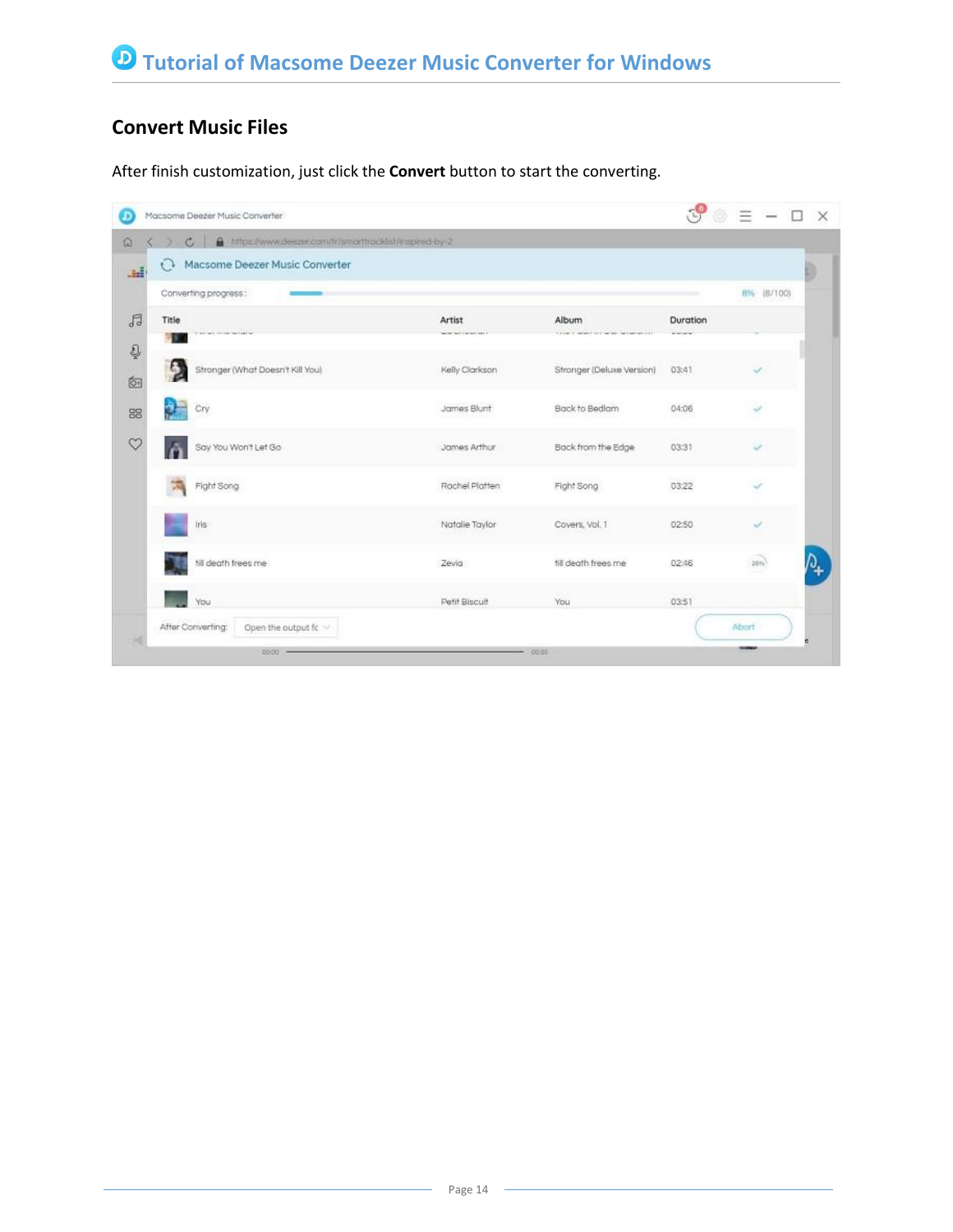If you haven't purchased the program and use this product for the first time, when you click the **"Convert"** button, you will see prompt message as follows:

<span id="page-14-0"></span>

| D                |                          |                       | Macsome Deezer Music Converter (Trial)                                | 冒                       | $\oslash$           | (4) | {6}                                | $= -$ | $\times$ |
|------------------|--------------------------|-----------------------|-----------------------------------------------------------------------|-------------------------|---------------------|-----|------------------------------------|-------|----------|
| $\Omega$         |                          | $\circ$               | a https://www.deezer.com/us/pnarthocklich/inspired-by-1               |                         |                     |     |                                    |       |          |
| .H               | $\bm \omega$             |                       | Select tracks to convert                                              |                         | Search <sup>®</sup> |     |                                    | QX    |          |
|                  |                          |                       |                                                                       |                         |                     |     | 50 songs in the list, 50 selected. |       |          |
|                  | $\overline{\omega}$      | Title                 | Macsome Deezer Music Converter is currently in trial version.         |                         |                     |     | ation =                            |       |          |
| Yor<br>Up<br>for | $\overline{\mathbf{w}}$  | <b>BELIEVE</b>        | Please purchase a license to enjoy the full benefits of the software. |                         |                     |     |                                    |       |          |
|                  | $\overline{\mathbf{v}}$  | Fair Trac             |                                                                       |                         |                     |     |                                    |       |          |
|                  | $\overline{\mathcal{L}}$ | Drew Ba               |                                                                       |                         |                     |     |                                    |       |          |
| 日                | $\overline{\mathbf{C}}$  | Way 2 Si              |                                                                       |                         |                     |     |                                    |       |          |
| Q                | 図                        | Too Late              |                                                                       |                         |                     |     |                                    |       |          |
| 88               | 図                        | At My W               | Can only convert 3 music files at a time                              | All features, have fun! |                     |     |                                    |       |          |
| $\infty$         | $\overline{\mathbb{R}}$  | Power is              | Can only convert 3 minutes for each music file                        | <b>Buy now</b>          |                     |     |                                    |       |          |
|                  | 図                        | Honesty               | Free trial                                                            | Register                |                     |     |                                    |       |          |
|                  | 区                        | Don't Mc              |                                                                       |                         |                     |     |                                    |       |          |
|                  | 同                        | <b>Hide Converted</b> |                                                                       | Convert                 |                     |     | Cancel                             |       |          |
|                  |                          |                       | $0000 -$                                                              | ocon                    |                     |     |                                    |       |          |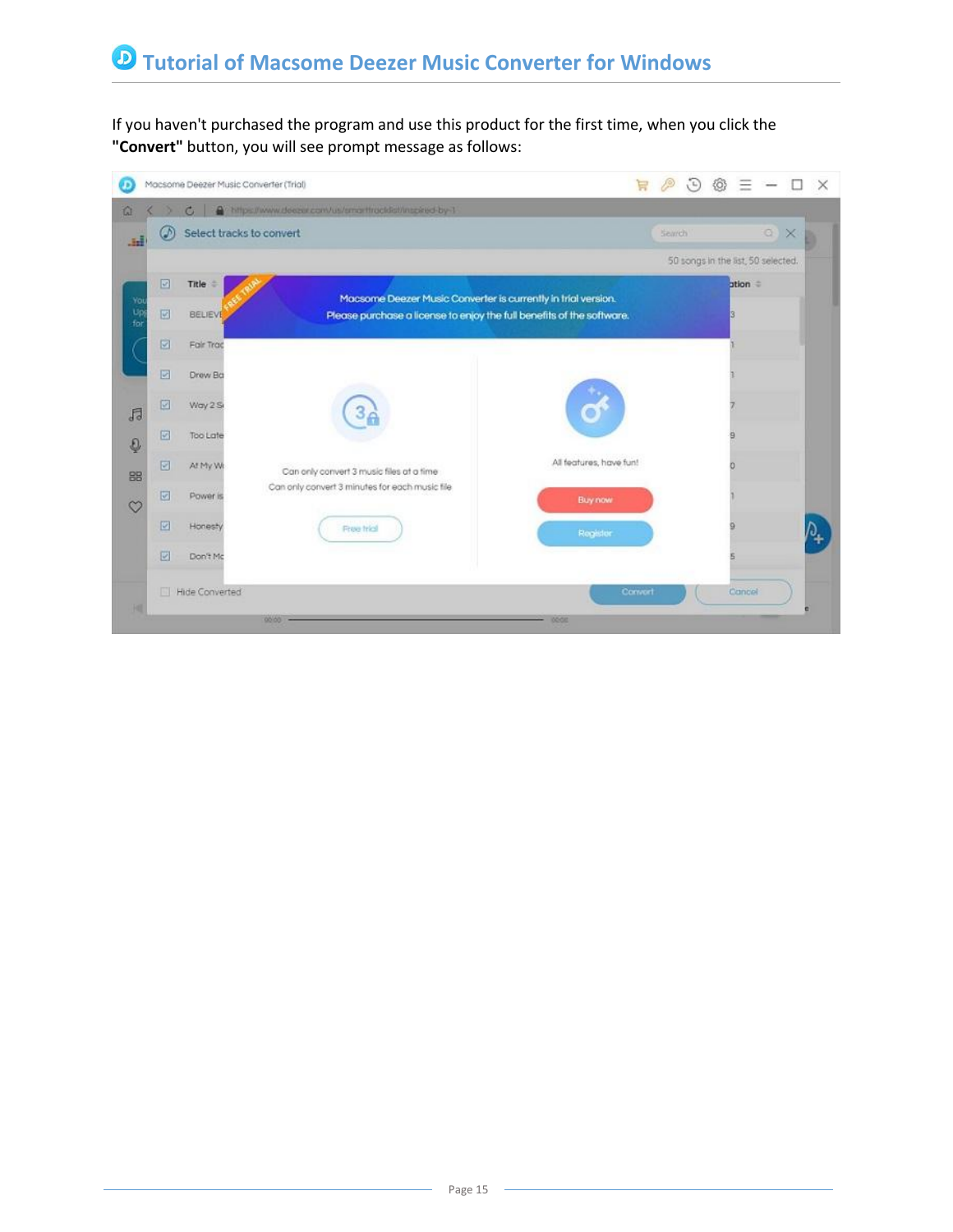### **Check Conversion History**

Once the conversion is done, you can find the downloaded Deezer songs by clicking  $\overline{\mathbb{D}}$  on the upper right corner or directly going to the output folder you customized in previous step.